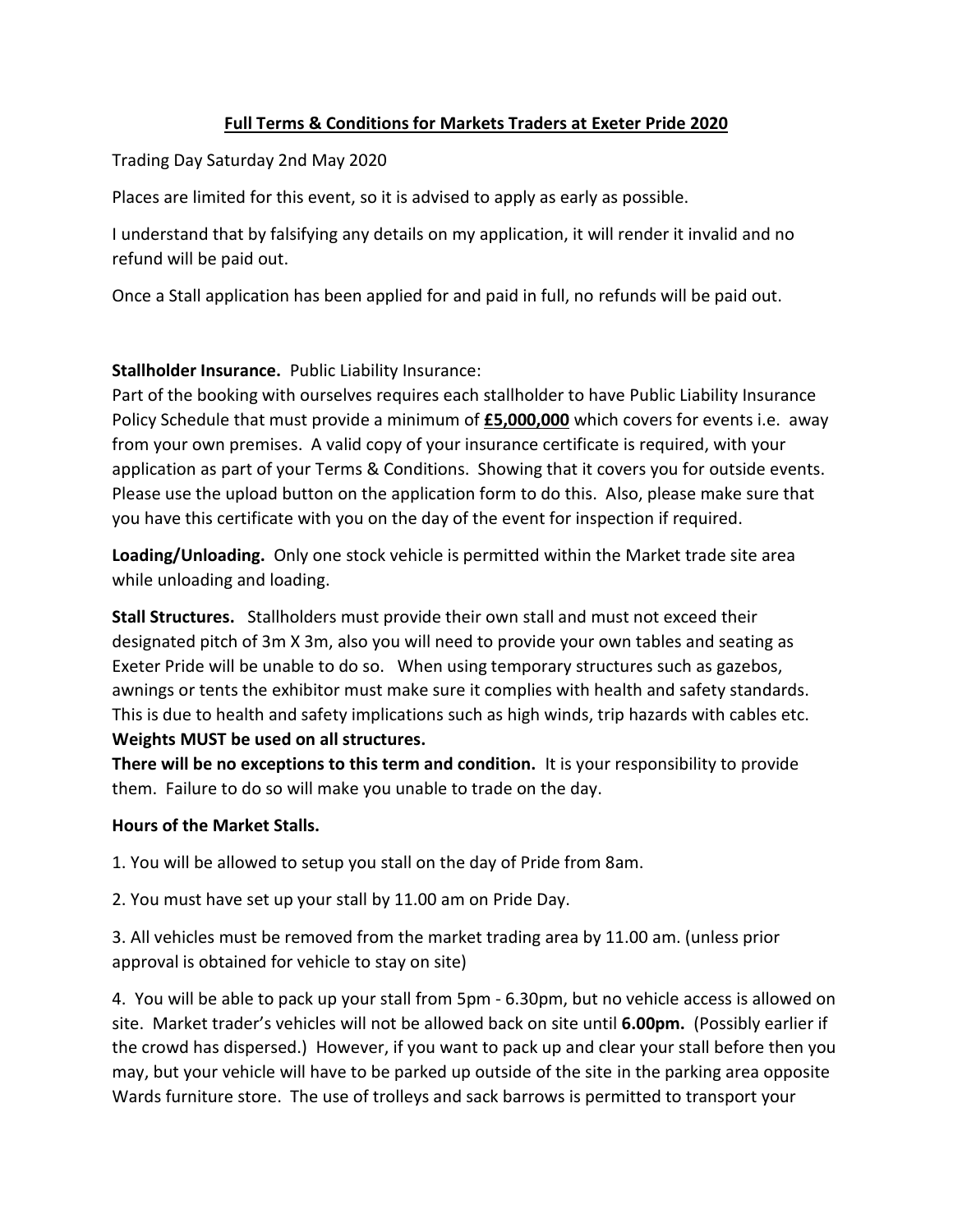goods to your vehicle.

Please do not attempt to leave before 6pm as this will contravene the Exeter Pride Event Management Plan and Risk Assessment which have been submitted to the local authority licensing department.

#### **Your Stall.**

#### **Please be aware that the whole Pride site has a strict NO GLASS policy for any of your goods.**

**1.** Please ensure all items on your stall are appropriate for Pride i.e. not depicting any homophobic, hetrophobic or racist imagery etc.

**2.** Items forbidden for sale are drugs and weapons including guns and knives. Sale of these items may result in you being requested to leave the market area. Due to the attendance of minors to this event, we reserve the right place stalls with 'adult' materials in a specific market area. We would ask the stall holders to ensure these items are stored behind a curtain and that the items are covered.

**3.** Exeter Pride cannot accept liability for any injury, personal or business loss that occurs as a result of your attendance to the event.

**4.** You must not exceed your allocated pitch, encroach on to the pitch on either side or on to the aisles. Non-compliance will result in you being asked to move back in to your allocated area.

**5.** No pre-erected stalls are available.

**6.** If it is needed, you are required to provide your own lighting supply which must be PAT tested.

**7.** If you are bringing a generator only diesel is permitted and must be of a quiet type. Appropriate generator safety certificate will be required for inspection on the day.

**8.** Exeter Pride Committee cannot be held responsible for any loss or damage to goods on your stall, including acts of God and vandalism.

**9.** Exeter Pride Committee cannot be held responsible for any loss, damage or vandalism to any equipment and vehicles at the event. Vehicles and equipment are left at owners own risk.

**10.** If you are selling food of any description, you are required to display food contents and warnings of possible allergies.

Any vehicle irregularly parked in the event site or obstructing any exit must be moved immediately otherwise it will be at risk of being clamped and a release fee will need to be paid.

**Prohibited Items.** We cannot allow under any circumstances traders to sell:

Exeter Pride has a strict **NO GLASS** policy for any of your goods.